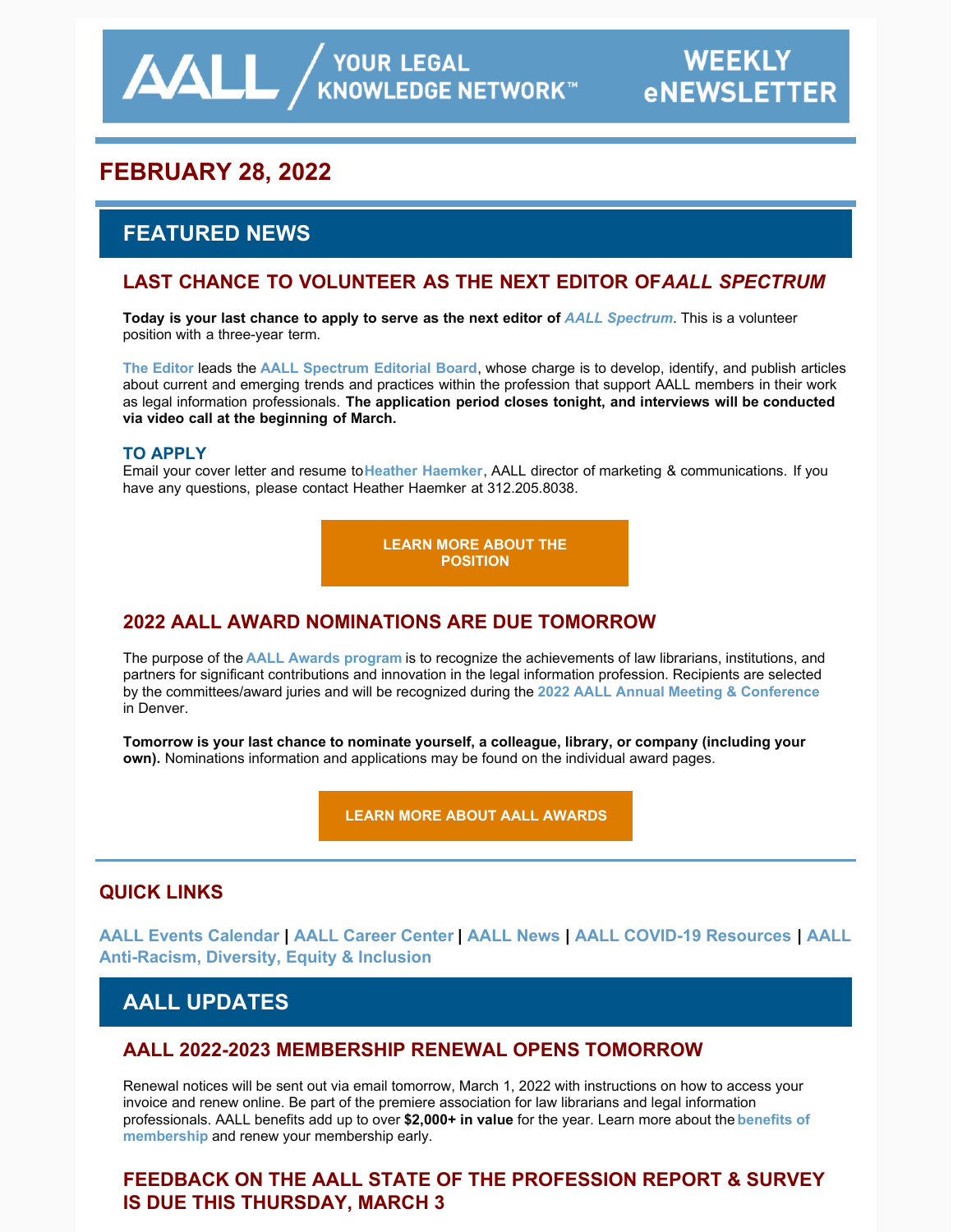The *AALL State of the [Profession](https://www.aallnet.org/resources-publications/publications/state-of-the-profession-survey/) Report*is compiled from responses to a survey developed by the**AALL State of the Profession Report Committee**. To help the Committee better understand and meet your research needs in [preparation](https://www.surveymonkey.com/r/HKRGBFS) for the next edition of this valuable resource, we ask that you **please fill out this short survey by Thursday, March 3, 2022**.

Please contact **Heather [Haemker](mailto:hhaemker@aall.org)**, director of marketing and communications, if you have any issues or questions concerning this survey.



## **ADVOCACY**

### **AALL PARTICIPATES IN GPO'S NEW TRANSPARENCY ADVISORY GROUP**

The U.S. Government Publishing Office (GPO) invited AALL to participate in GPO's new Transparency Advisory Group, which met for the first time on Wednesday, February 23, 2022. The goal of the Transparency Advisory Group, established by GPO Director Hugh Nathanial Halpern, is to create a forum for the GPO to provide updates about its transparency initiatives and for invited organizations and individuals to share feedback and ideas. AALL's participation supports our **[legislative](https://www.aallnet.org/advocacy/government-relations/federal-issues/legislative-priorities/) priorities** on equitable access to official legal information and government transparency.

# **PROFESSIONAL GROWTH**

#### **AALL CALL FOR SUBJECT MATTER EXPERTS / SELF-PACED COURSE ON LEGAL RESEARCH**

AALL is excited to begin work on its third self-paced eLearning offering focusing on legal research. To ensure the new course reflects the needs of our [members,](https://www.aallnet.org/wp-content/uploads/2022/02/Legal-Research-Call-for-SMEs_FINAL.pdf) we are seeking your expertise to **serve as a subject matter expert (SME)**.

#### **WHAT'S IN IT FOR YOU?**

As an SME who participates in creating this course, you will:

- contribute substantially to the future of education in the legal information profession
- play an important role in supporting AALL's mission
- showcase your skills as an expert on the topic
- expand your leadership skills
- meet new people in the eLearning world

"This was a new type of professional experience for me, so I really enjoyed getting out of my volunteer comfort *zone."* **SME for AALL's course on strategic thinking**.

#### **TO APPLY**

This is a volunteer position. If you are interested in serving as an SME for this self-paced course, please **[complete](https://www.aallnet.org/education-training/elearning/sme/) the form**. You may also recommend a colleague. If you have any questions or concerns about logistics and timing, please contact **Fiore [Barbini](mailto:fbarbini@aall.org)**, AALL director of education & learning.**Applications will be** accepted through 11:59 p.m. (EDT) on April 1, and any interviews will be conducted via video call in **late April/early May.**

#### **TO CONTRIBUTE IDEAS**

If you are unable to participate fully as an SME, but would like to contribute ideas, content, or examples to the development of this course, please email **[elearning@aall.org](mailto:elearning@aall.org)**. We appreciate and value your input.



# **UPCOMING COFFEE CHATS & WEBINARS**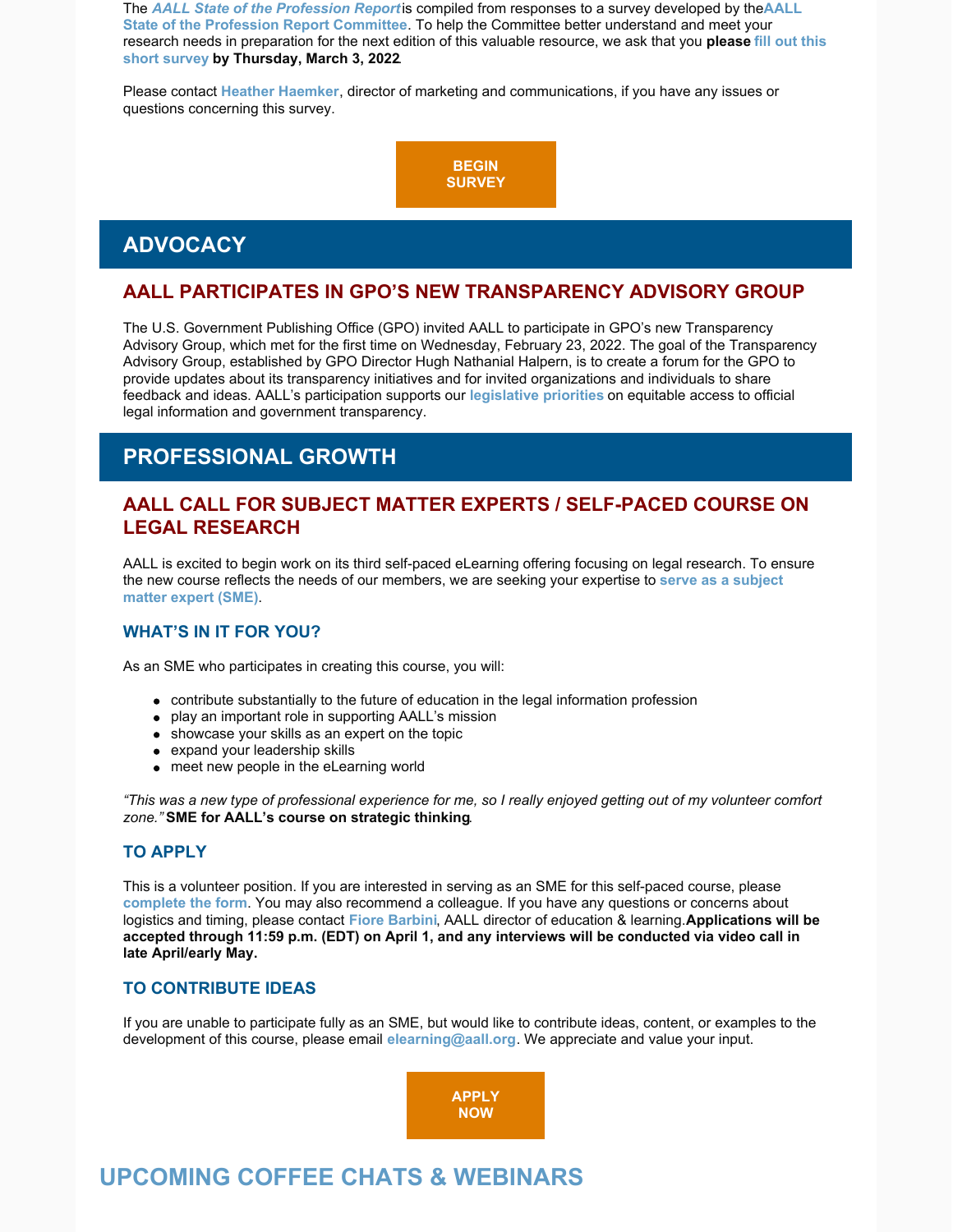

### **AALL VIRTUAL COFFEE CHAT: PARENTING DURING THE PANDEMIC / MARCH 8**

COVID-19 has strained communities and resources across so many sectors, but parents of young children continue to face unique (and often overwhelming) challenges. Join us **Tuesday, March 8 from 3:00 p.m. - 3:45 p.m. (CST)**to find understanding—and maybe even some helpful ideas—among sympathetic colleagues.

**Cost: Free and open to AALL members only; space is limited.**





## **START TO FINISH: SUCCESSFULLY IMPLEMENTING A NEW TOOL, WARTS AND ALL / MARCH 16**

Learn from your peers and business partners about a successful implementation of a new or updated library tool. Join us on **Wednesday, March 16 from 11:00 a.m. - 12:00 p.m. (CDT)** where your peers will discuss their roadmap to a successful implementation of a library resource and how they collaborated across departments and with business

partners to meet their goals.

#### **Cost: Members - Free / Nonmembers - \$60**

**LEARN MORE & [REGISTER](https://elearning.aallnet.org/products/start-to-finish-successfully-implementing-a-new-tool-warts-and-all)**



### **THOMSON REUTERS PARTNER WEBINAR: TALENT MANAGEMENT 3.0 AND SMALL ACTIONS, BIG WINS: HOW TO RETAIN TALENT IN HYBRID WORK / MARCH 23**

The future of work is changing quickly, and this future is here now. In 2022, understanding how blended work environments and a "remote-first mindset" influence key employees' stay and leave decisions is a necessity, not a nice-to-have. Join us on **Wednesday,**

**March 23 from 1:00 p.m. - 2:00 p.m. (CDT)** to learn what these micro actions are and hear from forwardthinking peers and leaders on how policies and behaviors create productive, value-driving outcomes in hybrid work environments.

**Cost: Members - Free / Nonmembers - \$60**

**LEARN MORE & [REGISTER](https://elearning.aallnet.org/products/talent-management-30-and-small-actions-big-wins-how-to-retain-talent-in-hybrid-work-thomson-reuters-partner-webinar)**

# **COMMUNITY CORNER**

#### **PLLIP WEBINAR: THE BATTLE OF WORDS: DICTIONARY DEFINITIONS AND THE LAW / MARCH 3**

Law librarians are frequently asked to locate term definitions from specific time periods or specialized information domains. How do courts ultimately use dictionary definitions? What titles are used most frequently? Join us **this Thursday, March 3 from 12:00 p.m. - 1:00 p.m. (CST)**where **[Jonathan](https://www.aallnet.org/members_only/membership/IndividualFormPublicMembers/detail?id=201001A279D) Germann** will tackle these questions and more as he shares his journey collecting, indexing, and exploring term meaning for the development of DictionaryArchive.com.

#### **This webinar is free and open to all AALL members.**

**LEARN MORE & [REGISTER](https://register.gotowebinar.com/register/7559249514873124619)**